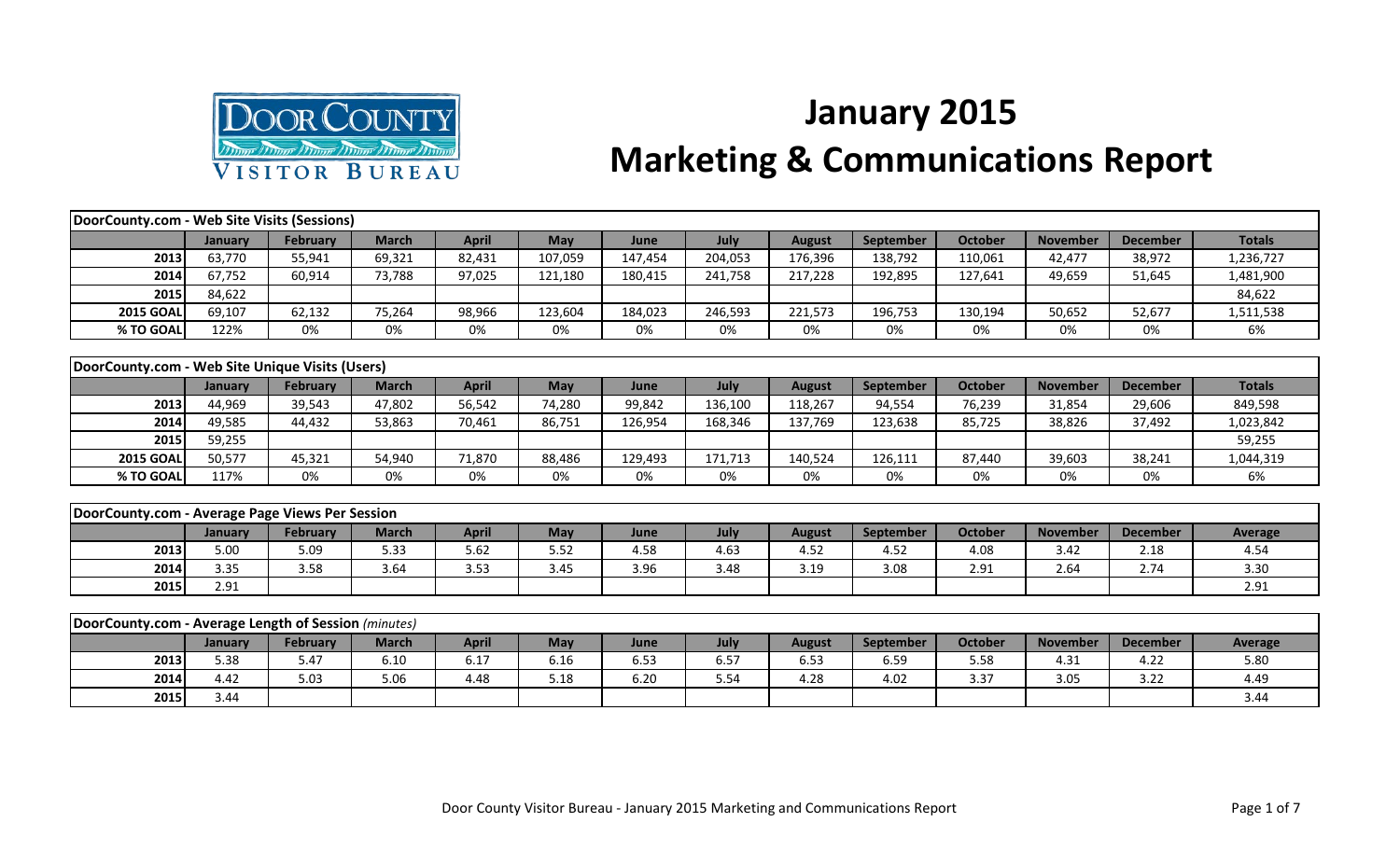| DoorCounty.com - Mobile Web Site Useage                                    |                |                 |              |              |                                                     |         |         |               |                  |                            |                 |                 |               |
|----------------------------------------------------------------------------|----------------|-----------------|--------------|--------------|-----------------------------------------------------|---------|---------|---------------|------------------|----------------------------|-----------------|-----------------|---------------|
|                                                                            | January        | <b>February</b> | <b>March</b> | <b>April</b> | May                                                 | June    | July    | <b>August</b> | September        | <b>October</b>             | <b>November</b> | <b>December</b> | <b>Totals</b> |
| 2013                                                                       | 15,219         | 13,336          | 16,952       | 19,449       | 30,015                                              | 49,594  | 69,397  | 61,021        | 47,761           | 38,867                     | 7,934           | 7,333           | 376,878       |
| 2014                                                                       | 23,872         | 10,927          | 28,446       | 38,478       | 48,903                                              | 72,055  | 106,244 | 99,139        | 88,020           | 50,954                     | 23,263          | 22,857          | 613,158       |
| 2015                                                                       | 39,024         |                 |              |              |                                                     |         |         |               |                  |                            |                 |                 | 39,024        |
|                                                                            |                |                 |              |              |                                                     |         |         |               |                  |                            |                 |                 |               |
| DoorCounty.com - Top Ten Most Requested Pages for the Month                |                |                 |              |              |                                                     |         |         |               |                  |                            |                 |                 |               |
| 1) /Home                                                                   |                |                 |              |              | 5) /what-to-do                                      |         |         |               |                  | 9) plan-your-trip          |                 |                 |               |
| 2) /where-to-stay                                                          |                |                 |              |              | 6) /where-to-stay/log-cabin-log-house               |         |         |               |                  | 10) /newsletter            |                 |                 |               |
| 3) / events                                                                |                |                 |              |              | 7) /plan-your-trip/visitor-guide                    |         |         |               |                  |                            |                 |                 |               |
| 4) /seasonal-promotions-directory/nature-of-romance/enter-to-win           |                |                 |              |              | 8) /seasonal-promotions-directory/nature-of-romance |         |         |               |                  |                            |                 |                 |               |
|                                                                            |                |                 |              |              |                                                     |         |         |               |                  |                            |                 |                 |               |
| DoorCounty.com - Top Ten Sources                                           |                |                 |              |              |                                                     |         |         |               |                  |                            |                 |                 |               |
| 1) google/organic                                                          |                |                 |              |              | 5) yahoo/organic                                    |         |         |               |                  | 9) m/facebook.com/referral |                 |                 |               |
| 2) DoorCounty/Email<br>6) bing/organic<br>10) travelwisconsin.com/referral |                |                 |              |              |                                                     |         |         |               |                  |                            |                 |                 |               |
| 3) (direct)/(none)<br>7) FacebookNewsfeedAds/NewsfeedAds                   |                |                 |              |              |                                                     |         |         |               |                  |                            |                 |                 |               |
| 4) cloud.innline.com/referral<br>8) Google/PPC                             |                |                 |              |              |                                                     |         |         |               |                  |                            |                 |                 |               |
|                                                                            |                |                 |              |              |                                                     |         |         |               |                  |                            |                 |                 |               |
| Social Media: Facebook                                                     |                |                 |              |              |                                                     |         |         |               |                  |                            |                 |                 |               |
| <b>Impressions</b>                                                         | January        | February        | <b>March</b> | <b>April</b> | May                                                 | June    | July    | <b>August</b> | September        | <b>October</b>             | <b>November</b> | <b>December</b> | <b>Totals</b> |
| 2013                                                                       | 705,864        | 438,515         | 508,267      | 913,060      | 718,887                                             | 731,781 | 862,530 | 3,417,990     | 906,036          | 973,792                    | 789,279         | 757,391         | 11,723,392    |
| 2014                                                                       | 1,072,474      | 786,549         | 1,256,786    | 1,140,795    | 904,334                                             | 866,752 | 937,971 | 1,053,928     | 1,378,288        | 597,568                    | 587,576         | 559,572         | 11,142,593    |
| 2015                                                                       | 826,778        |                 |              |              |                                                     |         |         |               |                  |                            |                 |                 | 826,778       |
| <b>Post Views</b>                                                          | January        | <b>February</b> | <b>March</b> | <b>April</b> | May                                                 | June    | July    | <b>August</b> | <b>September</b> | <b>October</b>             | <b>November</b> | <b>December</b> | <b>Totals</b> |
| 2013                                                                       | 201,757        | 153,573         | 235,988      | 421,933      | 397,823                                             | 339,344 | 694,065 | 837,676       | 661,885          | 555,945                    | 75,063          | 403,674         | 4,978,726     |
| 2014                                                                       | 207,464        | 240,304         | 426,235      | 424,333      | 463,321                                             | 444,147 | 339,068 | 461,958       | 612,005          | 238,985                    | 346,151         | 257,000         | 4,460,971     |
| 2015                                                                       | 555,825        |                 |              |              |                                                     |         |         |               |                  |                            |                 |                 | 555,825       |
| <b>Page Views</b>                                                          | <b>January</b> | February        | <b>March</b> | <b>April</b> | <b>May</b>                                          | June    | July    | <b>August</b> | <b>September</b> | <b>October</b>             | <b>November</b> | <b>December</b> | <b>Totals</b> |
| 2013                                                                       | 3,372          | 2,134           | 3,474        | 8,976        | 5,164                                               | 5,398   | 6,440   | 7,471         | 7,069            | 4,702                      | 1,637           | 1,870           | 57,707        |
| 2014                                                                       | 11,533         | 13,566          | 3,181        | 3,624        | 3,358                                               | 3,963   | 8,419   | 3,050         | 3,047            | 1,616                      | 1,199           | 170,953         | 227,509       |
| 2015                                                                       | 1,447          |                 |              |              |                                                     |         |         |               |                  |                            |                 |                 | 1,447         |
| <b>Engagement</b>                                                          | January        | February        | <b>March</b> | <b>April</b> | May                                                 | June    | July    | <b>August</b> | September        | <b>October</b>             | <b>November</b> | <b>December</b> | <b>Totals</b> |
| 2015                                                                       | 24,832         |                 |              |              |                                                     |         |         |               |                  |                            |                 |                 | 24,832        |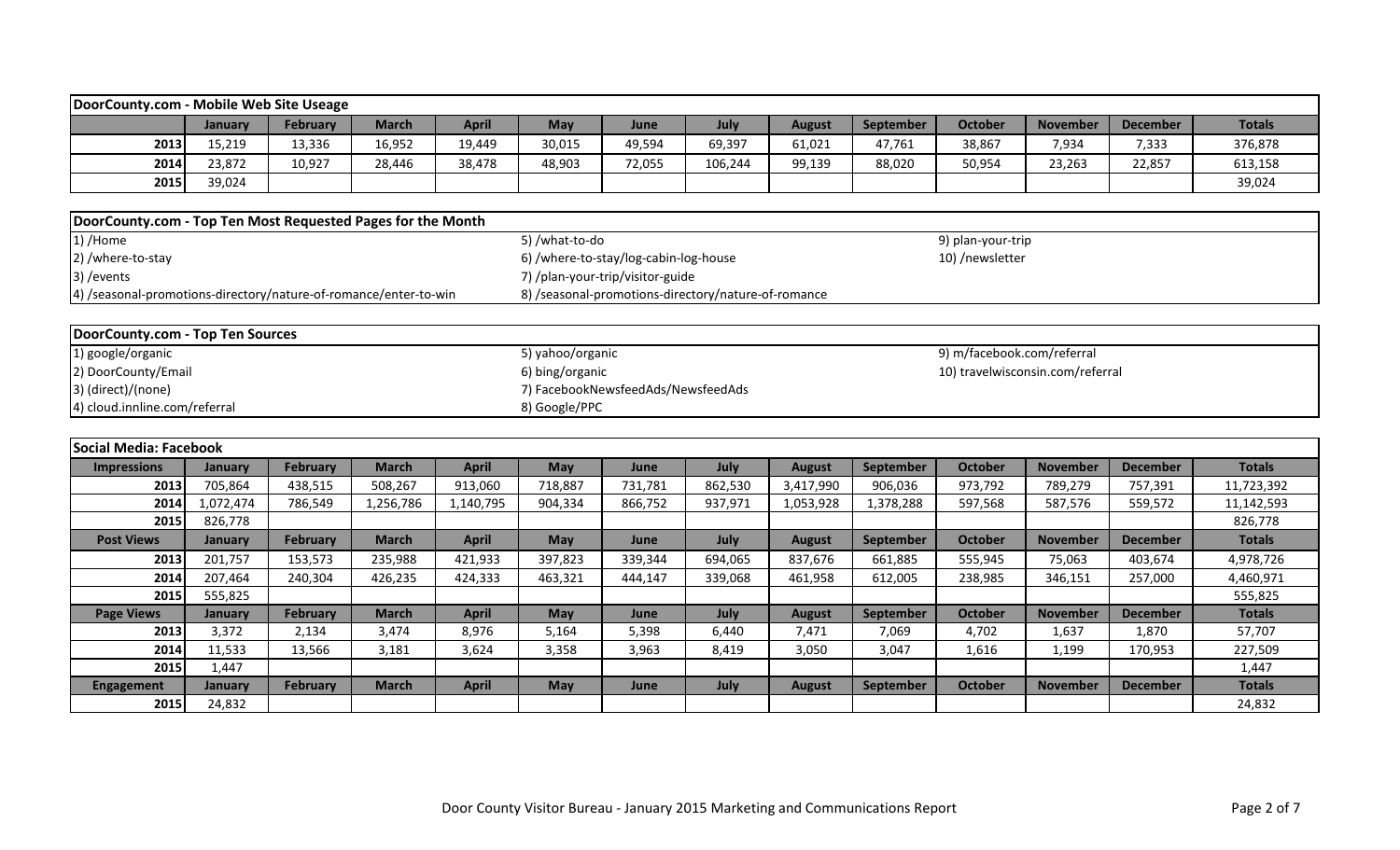| <b>Social Media: Twitter Followers</b>                           |                |                                                                                        |              |              |            |         |         |               |           |                |                 |                 |                        |
|------------------------------------------------------------------|----------------|----------------------------------------------------------------------------------------|--------------|--------------|------------|---------|---------|---------------|-----------|----------------|-----------------|-----------------|------------------------|
|                                                                  | January        | <b>February</b>                                                                        | <b>March</b> | <b>April</b> | <b>May</b> | June    | July    | <b>August</b> | September | <b>October</b> | <b>November</b> | <b>December</b> | <b>Annual % Growth</b> |
| 2013                                                             | 1,833          | 1,975                                                                                  | 2,032        | 2,109        | 2,187      | 2,235   | 2,340   | 2,402         | 2,426     | 2,479          | 2,537           | 2,589           | 41%                    |
| 2014                                                             | 2,654          | 2,701                                                                                  | 2,747        | 2,797        | 2,910      | 3,050   | 3,180   | 3,264         | 3,348     | 3,417          | 3,451           | 3,569           | 34%                    |
| 2015                                                             | 3,585          |                                                                                        |              |              |            |         |         |               |           |                |                 |                 |                        |
|                                                                  |                |                                                                                        |              |              |            |         |         |               |           |                |                 |                 |                        |
| Social Media: Insider Expert Blog Page Views                     |                |                                                                                        |              |              |            |         |         |               |           |                |                 |                 |                        |
|                                                                  | January        | <b>February</b>                                                                        | <b>March</b> | <b>April</b> | <b>May</b> | June    | July    | <b>August</b> | September | <b>October</b> | <b>November</b> | <b>December</b> | <b>Totals</b>          |
| 2013                                                             | 337            | 1,107                                                                                  | 2,238        | 3,359        | 3,788      | 3,458   | 4,580   | 4,730         | 2,990     | 3,111          | 1,868           | 976             | 32,542                 |
| 2014                                                             | 2,160          | 2,141                                                                                  | 3,525        | 2,602        | 3,311      | 2,913   | 3,887   | 4,888         | 5,929     | 5,796          | 3,633           | 2,342           | 43,464                 |
| 2015                                                             | 3,174          |                                                                                        |              |              |            |         |         |               |           |                |                 |                 | 3,174                  |
|                                                                  |                | *In February 2013 the Insider Expert blog views replaced the former staff blog numbers |              |              |            |         |         |               |           |                |                 |                 |                        |
|                                                                  |                |                                                                                        |              |              |            |         |         |               |           |                |                 |                 |                        |
| <b>Pay-Per-Click Results</b>                                     |                |                                                                                        |              |              |            |         |         |               |           |                |                 |                 |                        |
|                                                                  | January        | February                                                                               | <b>March</b> | <b>April</b> | May        | June    | July    | <b>August</b> | September | <b>October</b> | <b>November</b> | <b>December</b> | <b>Totals</b>          |
|                                                                  |                | 2013 2013 Program started in March                                                     | 3,222        | 3,797        | 5,110      | 4,532   | 4,997   | 4,945         | 4,108     | 4,033          | 3,156           | n/a             | 37,900                 |
| 2014                                                             | 2,432          | 2,748                                                                                  | 3,473        | 9,955        | 4,940      | 5,260   | 4,203   | 2,124         | 2,462     | 2,019          | 1,294           | 1,314           | 42,224                 |
| 2015                                                             | 1,815          |                                                                                        |              |              |            |         |         |               |           |                |                 |                 | 1,815                  |
|                                                                  |                |                                                                                        |              |              |            |         |         |               |           |                |                 |                 |                        |
| Door County E-Newsletter - Number of E-Mails Sent (with remails) |                |                                                                                        |              |              |            |         |         |               |           |                |                 |                 |                        |
|                                                                  | <b>January</b> | February                                                                               | <b>March</b> | <b>April</b> | May        | June    | July    | <b>August</b> | September | <b>October</b> | <b>November</b> | <b>December</b> | <b>Totals</b>          |
| 2013                                                             | 326,396        | 321,595                                                                                | 319,699      | 308,619      | 332,534    | 336,442 | 311,189 | 342,967       | 319,249   | 322,423        | 308,090         | 306,833         | 3,856,036              |
| 2014                                                             | 310,665        | 304,504                                                                                | 260,265      | 290,157      | 303,787    | 311,153 | 314,220 | 314,552       | 346,443   | 343,595        | 344,384         | 337,073         | 3,780,798              |
| 2015                                                             | 328,573        |                                                                                        |              |              |            |         |         |               |           |                |                 |                 | 328,573                |
|                                                                  |                |                                                                                        |              |              |            |         |         |               |           |                |                 |                 |                        |
| Door County E-Newsletter - Open Rates                            |                |                                                                                        |              |              |            |         |         |               |           |                |                 |                 |                        |
|                                                                  | <b>January</b> | February                                                                               | <b>March</b> | <b>April</b> | May        | June    | July    | <b>August</b> | September | <b>October</b> | <b>November</b> | <b>December</b> | <b>Average</b>         |
| 2013                                                             | 19.90%         | 20.60%                                                                                 | 20.00%       | 21.10%       | 25.20%     | 21.10%  | 21.40%  | 24.00%        | 23.80%    | 24.80%         | 24.10%          | 22.00%          | 22.33%                 |
| 2014                                                             | 25.30%         | 24.20%                                                                                 | 31.70%       | 30.10%       | 25.80%     | 26.90%  | 26.90%  | 26.00%        | 29.20%    | 26.50%         | 22.30%          | 21.20%          | 26.34%                 |
| 2015                                                             | 24.80%         |                                                                                        |              |              |            |         |         |               |           |                |                 |                 | 24.80%                 |
|                                                                  |                |                                                                                        |              |              |            |         |         |               |           |                |                 |                 |                        |
| Door County E-Newsletter - Click Thru's                          |                |                                                                                        |              |              |            |         |         |               |           |                |                 |                 |                        |
|                                                                  | January        | <b>February</b>                                                                        | <b>March</b> | <b>April</b> | May        | June    | July    | <b>August</b> | September | October        | <b>November</b> | <b>December</b> | <b>Average</b>         |
| 2013                                                             | 2.80%          | 2.70%                                                                                  | 2.70%        | 3.00%        | 4.20%      | 3.30%   | 3.40%   | 3.50%         | 3.80%     | 3.20%          | 2.80%           | 1.90%           | 3.11%                  |
| 2014                                                             | 2.90%          | 2.30%                                                                                  | 4.40%        | 4.20%        | 3.90%      | 4.60%   | 4.70%   | 4.30%         | 4.50%     | 3.90%          | 2.30%           | 2.10%           | 3.68%                  |
| 2015                                                             | 2.60%          |                                                                                        |              |              |            |         |         |               |           |                |                 |                 | 2.60%                  |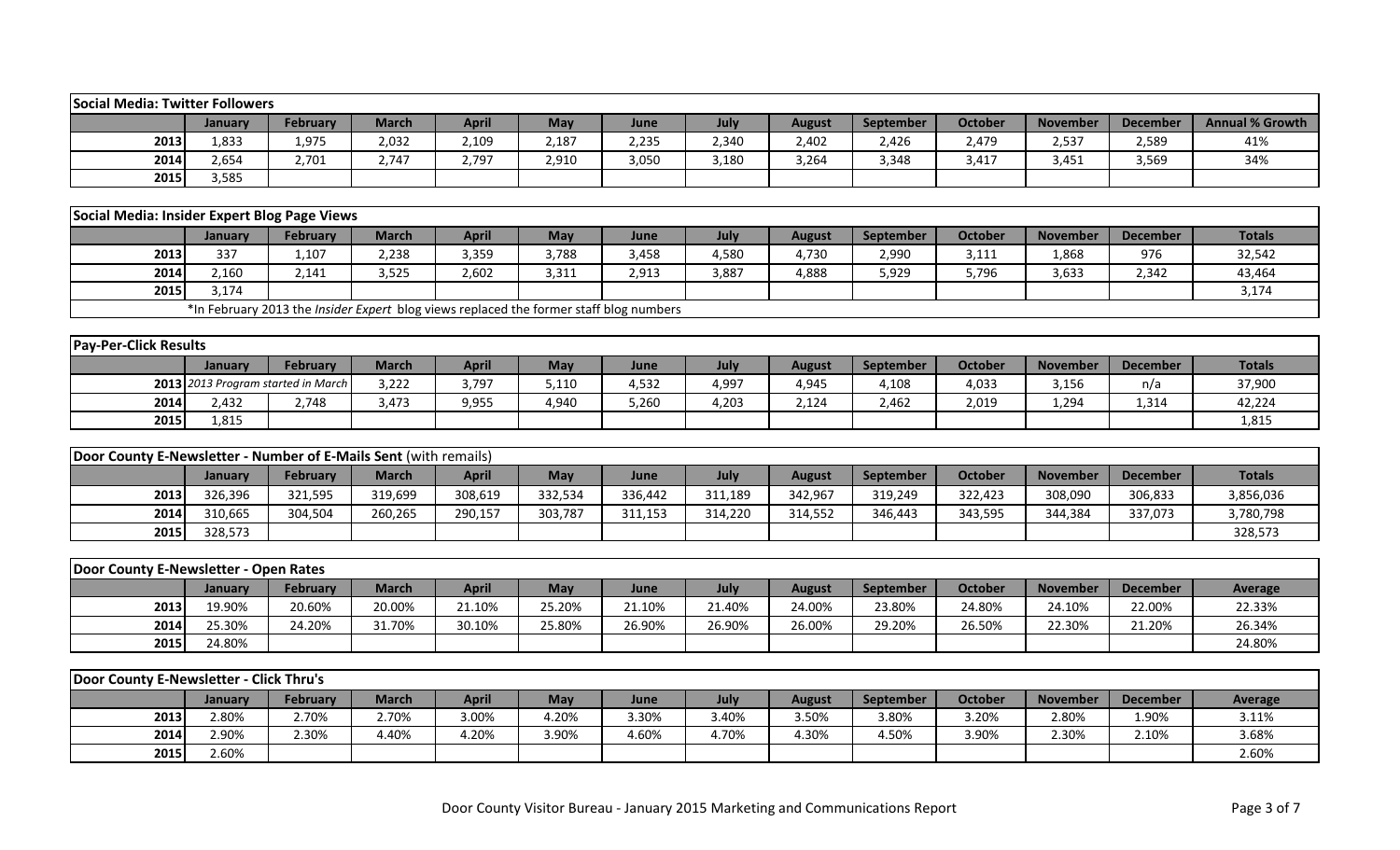| <b>Advertising - Programs &amp; Campaigns</b> |                          |                 |                         |              |           |                                      |            |               |                        |                        |                 |                 |  |
|-----------------------------------------------|--------------------------|-----------------|-------------------------|--------------|-----------|--------------------------------------|------------|---------------|------------------------|------------------------|-----------------|-----------------|--|
|                                               | <b>January</b>           | <b>February</b> | March                   | <b>April</b> | May       | June                                 | July       | <b>August</b> | <b>September</b>       | October                | <b>November</b> | <b>December</b> |  |
|                                               | 2013 Image/NOR           | <b>NOR</b>      | Image/LGBT              | Image/LGBT   | Image     | Image                                | Image/LGBT | Image         | Image/SDSDC Image/SDSD |                        | Image           | Image/NOR       |  |
|                                               | $2014$ Image/NOR         | NOR/Image       | Image                   | Image/SOB    | Image/SOB | Image                                | Image      | Image         |                        | Image/SDSDC Image/SDSD | Image/NOR       | Image/NOR       |  |
|                                               | 2015 Image/NOR           |                 |                         |              |           |                                      |            |               |                        |                        |                 |                 |  |
|                                               | SOB = Season of Blossoms |                 | NOR = Nature of Romance |              |           | SDSDC = So Delicious. So Door County |            |               |                        |                        |                 |                 |  |

| <b>Advertising - Gross Impressions</b> |         |           |              |           |           |           |           |           |                  |           |                 |                 |              |
|----------------------------------------|---------|-----------|--------------|-----------|-----------|-----------|-----------|-----------|------------------|-----------|-----------------|-----------------|--------------|
|                                        | January | February  | <b>March</b> | April     | May       | June      | July      | August    | <b>September</b> | October   | <b>November</b> | <b>December</b> | <b>Total</b> |
| 2013                                   | 106,273 | 480,182   | 123,101      | 124,644   | 4,759,128 | 7,494,467 | 6,332,927 | 6,046,422 | 2,911,882        | .,136,216 | 130,040         | 104,743         | 29,750,025   |
| 2014                                   | 70,620  | 2,777,134 | 9,058,615    | 8,790,285 | 6,753,942 | 2,772,677 | 904,724   | 148,225   | 1,735,115        | 3,503,157 | 2,604           | 2,530           | 36,519,628   |
| 2015                                   | 5,346   |           |              |           |           |           |           |           |                  |           |                 |                 | 5,346        |

| <b>Advertising - Media Placed 2015</b> |                |          |              |       |            |      |      |               |                  |         |                 |          |         |
|----------------------------------------|----------------|----------|--------------|-------|------------|------|------|---------------|------------------|---------|-----------------|----------|---------|
|                                        | <b>January</b> | February | <b>March</b> | April | <b>May</b> | June | July | <b>August</b> | <b>September</b> | October | <b>November</b> | December | Total   |
| <b>Total Paid</b>                      | \$3,440        |          |              |       |            |      |      |               |                  |         |                 |          | \$3,440 |
| <b>Co-Op Dollars</b>                   | \$0            |          |              |       |            |      |      |               |                  |         |                 |          | ¢Λ      |
| <b>Barter Dollars</b>                  | \$0            |          |              |       |            |      |      |               |                  |         |                 |          | ¢∩      |
| <b>Unpaid Dollars</b>                  | \$0            |          |              |       |            |      |      |               |                  |         |                 |          | S0      |

| <b>Explore The Door Video Travel Show Activity (views/downloads)</b> |         |                 |              |       |            |       |       |        |           |         |                 |          |               |
|----------------------------------------------------------------------|---------|-----------------|--------------|-------|------------|-------|-------|--------|-----------|---------|-----------------|----------|---------------|
|                                                                      | Januarv | <b>February</b> | <b>March</b> | April | <b>May</b> | June  | July  | August | September | October | <b>November</b> | December | <b>Totals</b> |
| 2013                                                                 | 6,334   | 5,378           | 6,134        | 5,397 | 6,601      | 7,420 | 9,686 | 8,201  | 6,158     | 5,112   | 1,871           | 2,168    | 70,460        |
| 2014                                                                 | 2,631   | 2,354           | 3,253        | 3,705 | 5,065      | 6,695 | 8,201 | 6,379  | 5,193     | 4,578   | 2,988           | 3,110    | 54,152        |
| 2015                                                                 | 5.745   |                 |              |       |            |       |       |        |           |         |                 |          | 5,745         |

| Media Marketing Program - Impressions |                      |            |              |              |            |            |            |               |                  |             |                 |                 |               |
|---------------------------------------|----------------------|------------|--------------|--------------|------------|------------|------------|---------------|------------------|-------------|-----------------|-----------------|---------------|
|                                       | January              | February   | <b>March</b> | <b>April</b> | May        | June       | July       | <b>August</b> | <b>September</b> | October     | <b>November</b> | <b>December</b> | <b>Totals</b> |
| 2013                                  | 1,670,178            | 8,638,771  | 10,208,354   | 1,933,183    | 1,028,329  | 20,328,268 | 8,173,056  | 31,790,411    | 9,995,295        | 285,691,328 | 4,298,436       | 7,342,018       | 391,097,627   |
|                                       | 2014 37,852,999      | 40,986,204 | 27,772,140   | 5,314,961    | 20,193,969 | 44,435,235 | 71,687,651 | 12,256,415    | 51,116,546       | 67,868,123  | 18,770,067      | 3,507,165       | 401,761,475   |
|                                       | 2015 28,017,364      |            |              |              |            |            |            |               |                  |             |                 |                 | 28,017,364    |
|                                       | 2015 GOAL 16,535,501 | 6,388,538  | 14,230,653   | 8,366,153    | 9,517,767  | 8,886,788  | 49,319,240 | 13,688,198    | 22,374,255       | 40,394,770  | 6,733,098       | 6,571,412       | 203,006,373   |
| % TO GOAL                             | 169%                 | 0%         | 0%           | 0%           | 0%         | 0%         | 0%         | 0%            | 0%               | 0%          | 0%              | 0%              | 14%           |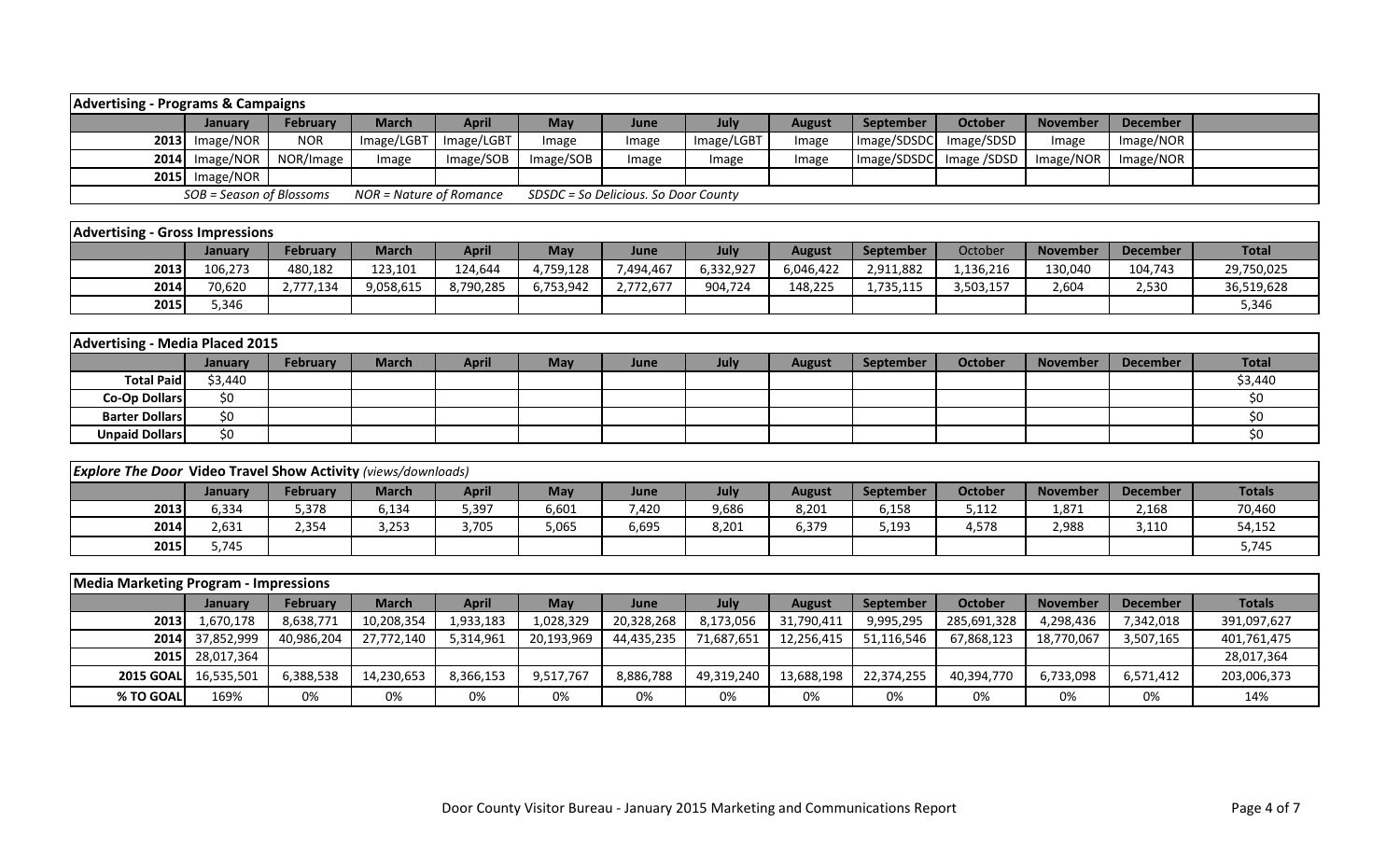| Media Marketing Program - Ad Value Equivalency        |                  |                 |                  |              |           |           |                  |               |           |                |                 |                 |               |
|-------------------------------------------------------|------------------|-----------------|------------------|--------------|-----------|-----------|------------------|---------------|-----------|----------------|-----------------|-----------------|---------------|
|                                                       | January          | <b>February</b> | <b>March</b>     | <b>April</b> | May       | June      | July             | <b>August</b> | September | <b>October</b> | <b>November</b> | <b>December</b> | <b>Totals</b> |
| 2013                                                  | \$13,829         | \$50,527        | \$25,621         | \$51,532     | \$28,678  | \$44,542  | \$59,408         | \$1,400,537   | \$30,423  | \$149,500      | \$50,362        | \$72,869        | \$1,977,828   |
| 2014                                                  | \$104,143        | \$93,897        | \$503,719        | \$75,517     | \$153,280 | \$107,290 | \$227,097        | \$196,220     | \$258,235 | \$141,898      | \$91,174        | \$81,448        | \$2,033,918   |
| 2015                                                  | \$70,320         |                 |                  |              |           |           |                  |               |           |                |                 |                 | \$70,320      |
|                                                       |                  |                 |                  |              |           |           |                  |               |           |                |                 |                 |               |
| <b>Media Marketing Program - Visiting Journalists</b> |                  |                 |                  |              |           |           |                  |               |           |                |                 |                 |               |
|                                                       | January          | February        | <b>March</b>     | <b>April</b> | May       | June      | July             | <b>August</b> | September | <b>October</b> | <b>November</b> | <b>December</b> | <b>Totals</b> |
| 2013                                                  | $\boldsymbol{0}$ | 11              | $\boldsymbol{0}$ | $\mathbf{1}$ | 13        | 22        | $\boldsymbol{9}$ | 6             | 5         | 11             | 0               | 0               | 78            |
| 2014                                                  | $\mathbf{0}$     | 9               | $\mathbf{0}$     | $\mathbf 0$  | 10        | 22        | 15               | 9             | 6         | 10             | $\Omega$        | $\Omega$        | 81            |
| 2015                                                  | $\Omega$         |                 |                  |              |           |           |                  |               |           |                |                 |                 | 0             |
| <b>2015 GOAL</b>                                      |                  | 10              |                  |              | 8         | 20        | 8                | 6             | 4         | 14             |                 |                 | 70            |
| % TO GOAL                                             |                  | 0%              |                  |              | 0%        | $0\%$     | 0%               | 0%            | 0%        | 0%             |                 |                 | 0%            |
|                                                       |                  |                 |                  |              |           |           |                  |               |           |                |                 |                 |               |
| <b>Group Tour Contacts</b>                            |                  |                 |                  |              |           |           |                  |               |           |                |                 |                 |               |
|                                                       | January          | February        | <b>March</b>     | <b>April</b> | May       | June      | July             | <b>August</b> | September | <b>October</b> | <b>November</b> | <b>December</b> | <b>Totals</b> |
| 2013                                                  | 87               | 314             | 127              | 83           | 538       | 49        | 9                | 213           | 31        | 83             | 145             | 42              | 1,721         |
| 2014                                                  | 153              | 621             | 130              | 70           | 156       | 167       | 108              | 207           | 39        | 14             | 34              | 48              | 1,747         |
| 2015                                                  | 134              |                 |                  |              |           |           |                  |               |           |                |                 |                 | 134           |
| <b>2015 GOAL</b>                                      | 175              | 350             | 175              | 125          | 162       | 175       | 125              | 210           | 77        | 60             | 55              | 75              | 1,764         |
| % TO GOAL                                             | 77%              | 0%              | 0%               | 0%           | 0%        | 0%        | 0%               | 0%            | 0%        | 0%             | 0%              | 0%              | 8%            |
|                                                       |                  |                 |                  |              |           |           |                  |               |           |                |                 |                 |               |
| <b>Group Tour Inquiries</b>                           |                  |                 |                  |              |           |           |                  |               |           |                |                 |                 |               |
|                                                       | January          | February        | <b>March</b>     | <b>April</b> | May       | June      | July             | <b>August</b> | September | <b>October</b> | <b>November</b> | <b>December</b> | <b>Totals</b> |
| 2013                                                  | 22               | 9               | 6                | 8            | 72        | 4         | 9                | 20            | 14        | 8              | 8               | $\overline{7}$  | 187           |
| 2014                                                  | 29               | 34              | 8                | 12           | 14        | 28        | 24               | 25            | 6         | 13             | 5               | 6               | 204           |
| 2015                                                  | 33               |                 |                  |              |           |           |                  |               |           |                |                 |                 | 33            |
| <b>2015 GOAL</b>                                      | 30               | 30              | 10               | 12           | 15        | 29        | 25               | 25            | 5         | 15             | 5.              | 5               | 206           |
| % TO GOAL                                             | 110%             | 0%              | $0\%$            | $0\%$        | 0%        | 0%        | 0%               | 0%            | 0%        | $0\%$          | 0%              | $0\%$           | 16%           |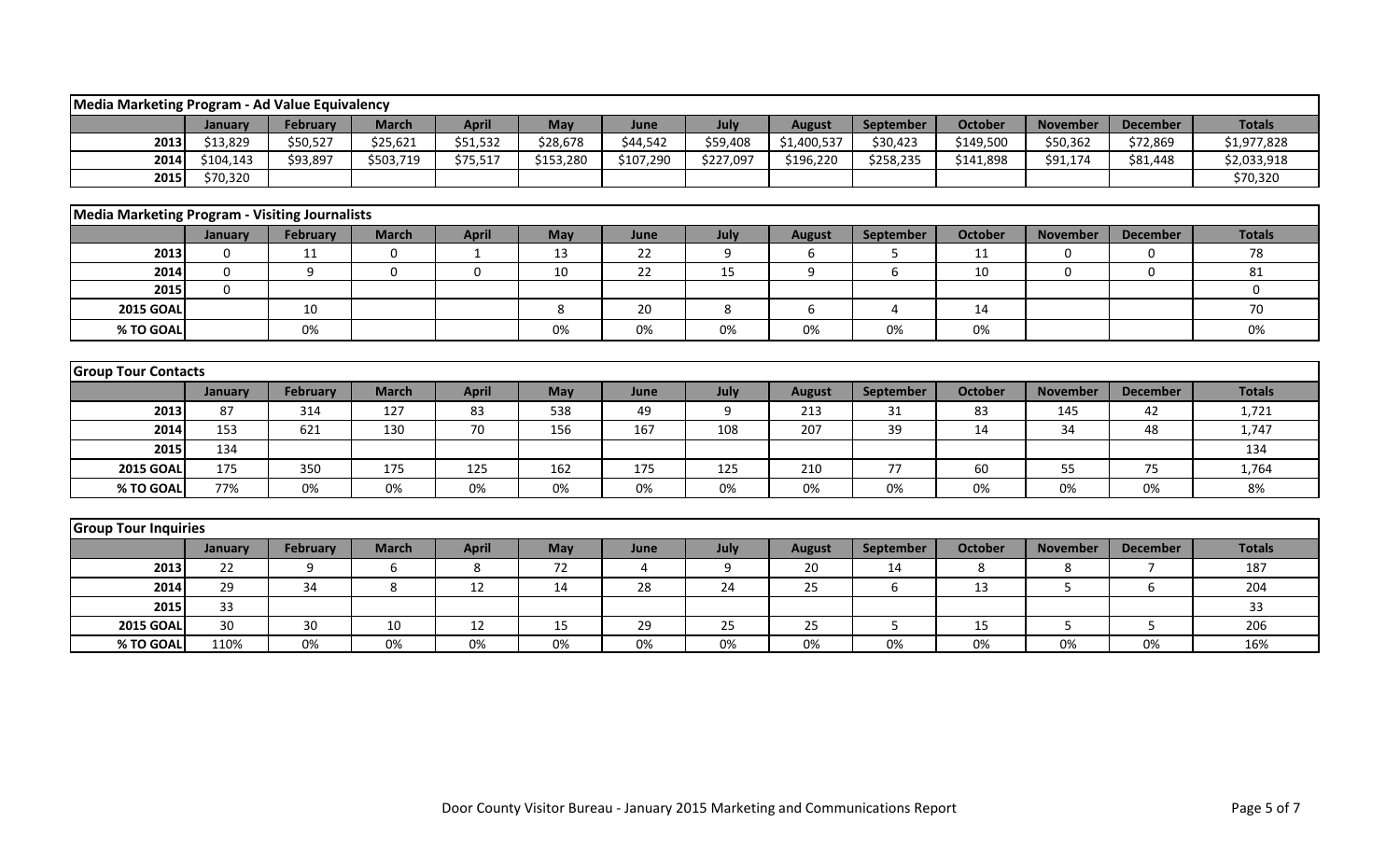| <b>Meeting/Event Planner Contacts</b>  |                 |                 |              |              |             |       |             |               |             |                |                 |                 |                |
|----------------------------------------|-----------------|-----------------|--------------|--------------|-------------|-------|-------------|---------------|-------------|----------------|-----------------|-----------------|----------------|
|                                        | January         | February        | <b>March</b> | <b>April</b> | May         | June  | July        | <b>August</b> | September   | <b>October</b> | <b>November</b> | <b>December</b> | <b>Totals</b>  |
| 2013                                   | 75              | 43              | 131          | 40           | 307         | 79    | 147         | 144           | 124         | 197            | 59              | 61              | 1,407          |
| 2014                                   | 81              | 81              | 149          | 61           | 206         | 199   | 181         | 143           | 154         | 86             | 276             | 68              | 1,685          |
| 2015                                   | 97              |                 |              |              |             |       |             |               |             |                |                 |                 | 97             |
| <b>2015 GOAL</b>                       | 85              | 75              | 150          | 85           | 210         | 200   | 185         | 145           | 155         | 120            | 225             | 67              | 1,702          |
| % TO GOAL                              | 114%            | 0%              | 0%           | 0%           | 0%          | 0%    | 0%          | 0%            | 0%          | 0%             | 0%              | 0%              | 6%             |
|                                        |                 |                 |              |              |             |       |             |               |             |                |                 |                 |                |
| <b>Meeting/Event Planner Inquiries</b> |                 |                 |              |              |             |       |             |               |             |                |                 |                 |                |
|                                        | January         | <b>February</b> | <b>March</b> | <b>April</b> | May         | June  | July        | <b>August</b> | September   | <b>October</b> | <b>November</b> | <b>December</b> | <b>Totals</b>  |
| 2013                                   | 67              | 43              | 37           | 40           | 52          | 79    | 63          | 64            | 72          | 49             | 29              | 24              | 619            |
| 2014                                   | 30 <sup>°</sup> | 39              | 33           | 57           | 63          | 69    | 67          | 62            | 63          | 58             | 39              | 57              | 637            |
| 2015                                   | 82              |                 |              |              |             |       |             |               |             |                |                 |                 | 82             |
| <b>2015 GOAL</b>                       | 28              | 40              | 35           | 55           | 65          | 70    | 65          | 60            | 65          | 60             | 40              | 60              | 643            |
| % TO GOAL                              | 293%            | 0%              | 0%           | 0%           | 0%          | 0%    | 0%          | 0%            | 0%          | 0%             | 0%              | 0%              | 13%            |
|                                        |                 |                 |              |              |             |       |             |               |             |                |                 |                 |                |
| <b>Trade Show Participation</b>        |                 |                 |              |              |             |       |             |               |             |                |                 |                 |                |
|                                        | January         | <b>February</b> | <b>March</b> | <b>April</b> | May         | June  | July        | <b>August</b> | September   | <b>October</b> | <b>November</b> | <b>December</b> | <b>Totals</b>  |
| 2013                                   | 1               | 1               | $\mathbf 0$  | 1            | $\mathbf 0$ | 0     | $\mathbf 0$ | $\mathbf 0$   | $\mathbf 0$ | $\overline{2}$ | $\mathbf{1}$    | 1               | $\overline{7}$ |
| 2014                                   | $\mathbf{1}$    | $\mathbf 0$     | $\mathbf 0$  | 0            | 0           | 0     | 0           | 0             | 1           | 0              | $\overline{2}$  | $\mathbf 0$     | 4              |
| 2015                                   | $\mathbf{1}$    |                 |              |              |             |       |             |               |             |                |                 |                 | $\mathbf 1$    |
|                                        |                 |                 |              |              |             |       |             |               |             |                |                 |                 |                |
| Door County Welcome Center - Visitors  |                 |                 |              |              |             |       |             |               |             |                |                 |                 |                |
|                                        | January         | February        | <b>March</b> | <b>April</b> | May         | June  | July        | <b>August</b> | September   | <b>October</b> | <b>November</b> | <b>December</b> | <b>Totals</b>  |
| 2013                                   | 613             | 1,057           | 1,258        | 1,565        | 4,514       | 8,201 | 13,047      | 12,260        | 8,305       | 7,451          | 1,415           | 1,075           | 60,761         |
| 2014                                   | 807             | 893             | 1,093        | 1,424        | 4,682       | 7,859 | 11,926      | 11,585        | 7,916       | 7,540          | 1,042           | 1,006           | 57,773         |
| 2015                                   | 870             |                 |              |              |             |       |             |               |             |                |                 |                 | 870            |